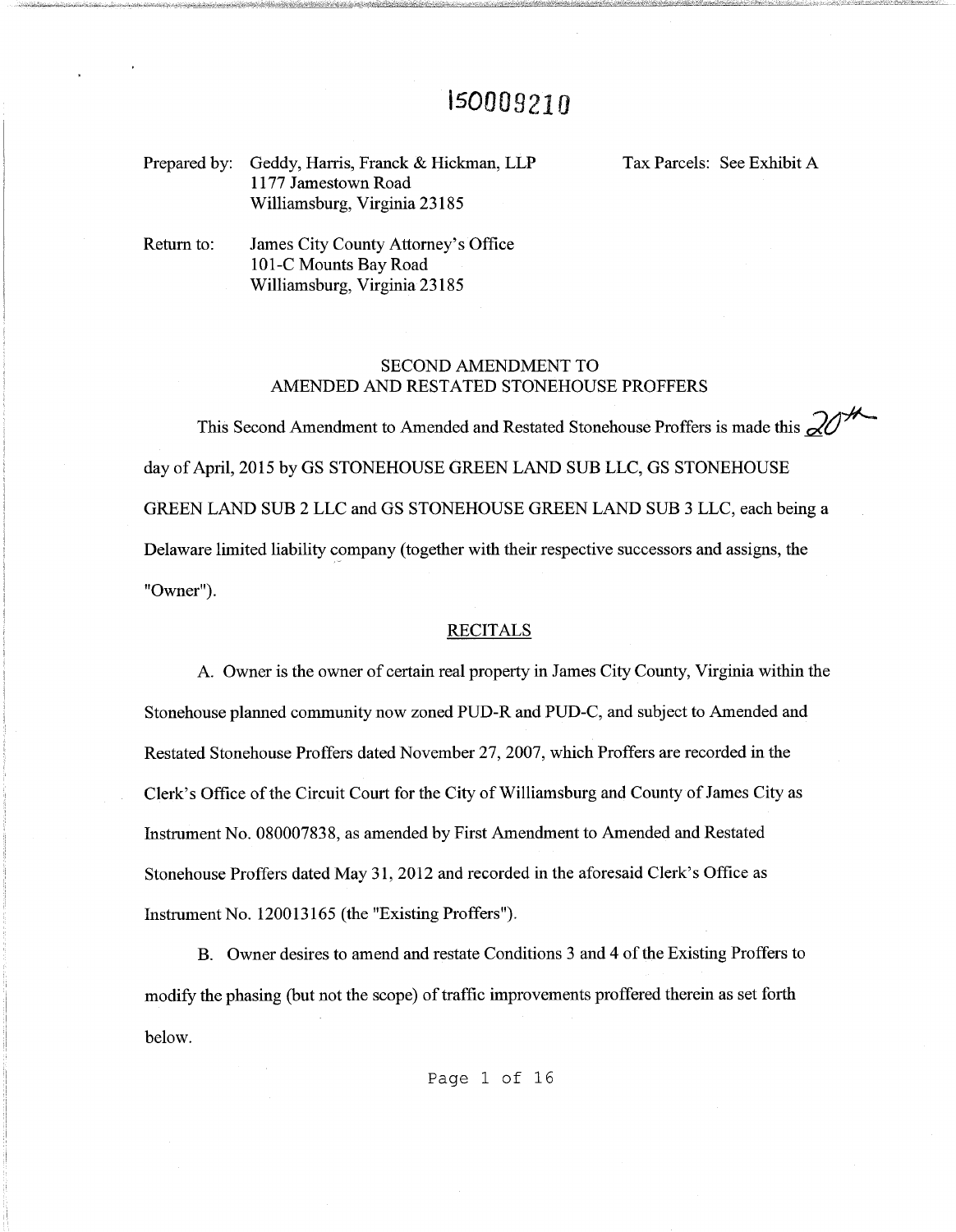### AMENDMENTS TO CONDITIONS

1. Except for the language of Sections 3.2, 3.3, 3.4 and 3.11 of the Existing Proffers, which is hereby incorporated by reference in section 3.4(b) of these amended and restated conditions, Conditions 3 and 4 of the Existing Proffers are hereby deleted and replaced in their entirety with the following;

**3. Transportation Improvements.** This proffer sets forth external and internal road and intersection improvements recommended in the Traffic Study and the phasing of their construction.

3.1 Periodic Traffic Counts. Owner shall have traffic volume counts conducted annually beginning not less than one year from the date of final approval of the requested rezoning by the Board of Supervisors and on or about each anniversary of the initial count thereafter ("Annual Counts"). With the approval of VDOT and the Director of Planning, the Annual Counts shall be conducted at a time of year such that no adjustment factor will need to be applied to the raw count data to estimate annual average daily traffic. The Annual Counts shall be conducted at (i) Fieldstone Parkway at its intersection with State Route 30, (ii) La Grange Parkway at its intersection with State Route 30,(iii) Ware Creek Road at its intersection with Mount Laurel Road, (iv) Fieldstone Parkway at its intersection with Six Mount Zion Road, (v) Mount Laurel Road at its intersection with Six Mount Zion Road, and (vi) Bridge Road at its intersection with Rochambeau Drive after such time as Bridge Road is constructed (collectively, the "Entrances"). The results of the Annual Counts shall be submitted to the Director of Planning and VDOT. The Annual Counts shall include collection of right and left tum movements and a

Page 2 of 16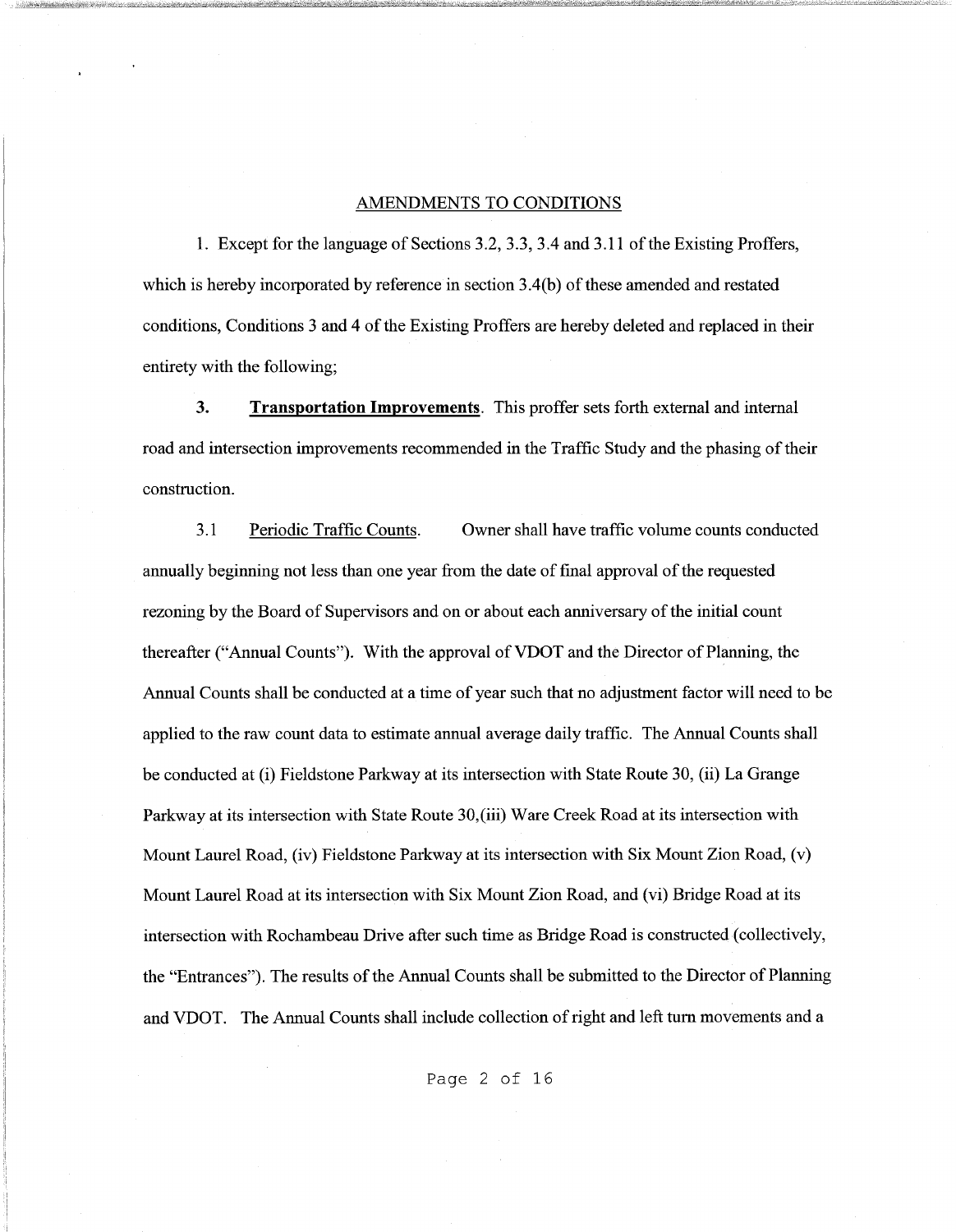level of service analysis at each intersection for which there is a vehicle per hour or level of service threshold in these Proffers for triggering additional left tum lane improvements.

3.2 Phase 1 Transportation Improvements. The following improvements shall be completed or commenced (as used herein with respect to construction or installation of improvements, "commenced" shall mean all necessary plan approvals and permits have been obtained and actual physical construction activity, e.g. land disturbing, has begun) and guarantees in accordance with §15.2-2299 of the Code ofVirginia, as amended, and the applicable provisions of the County Code in form and amount reasonably satisfactory to the County Attorney ("Guarantees") for their completion posted with the County at the times required below:

(a) Modify the pavement markings on southbound Fieldstone Parkway to add a second left tum lane to the southbound Fieldstone Parkway approach to State Route 30 after installation of the traffic signal proffered in paragraph (b) of this Section and upon the earlier of the Annual Counts showing (i) operational conditions of the turning movement is at Level of Service ("LOS") D or worse or (ii) either the a.m. or p.m. peak hour volume of vehicles completing this movement exceeds 300 vehicles per hour; and

(b) Install a traffic signal at the intersection of State Route 30 and Fieldstone Parkway the earlier of when VDOT signal warrants ("Warrants") are met or such signal is otherwise approved for installation by VDOT: and

( c) Install a traffic signal at the intersection of State Route 30 and the westbound Interstate 64 Exit 227 exit ramps when Warrants are met or such signal is otherwise approved for installation by VDOT; and

Page 3 of 16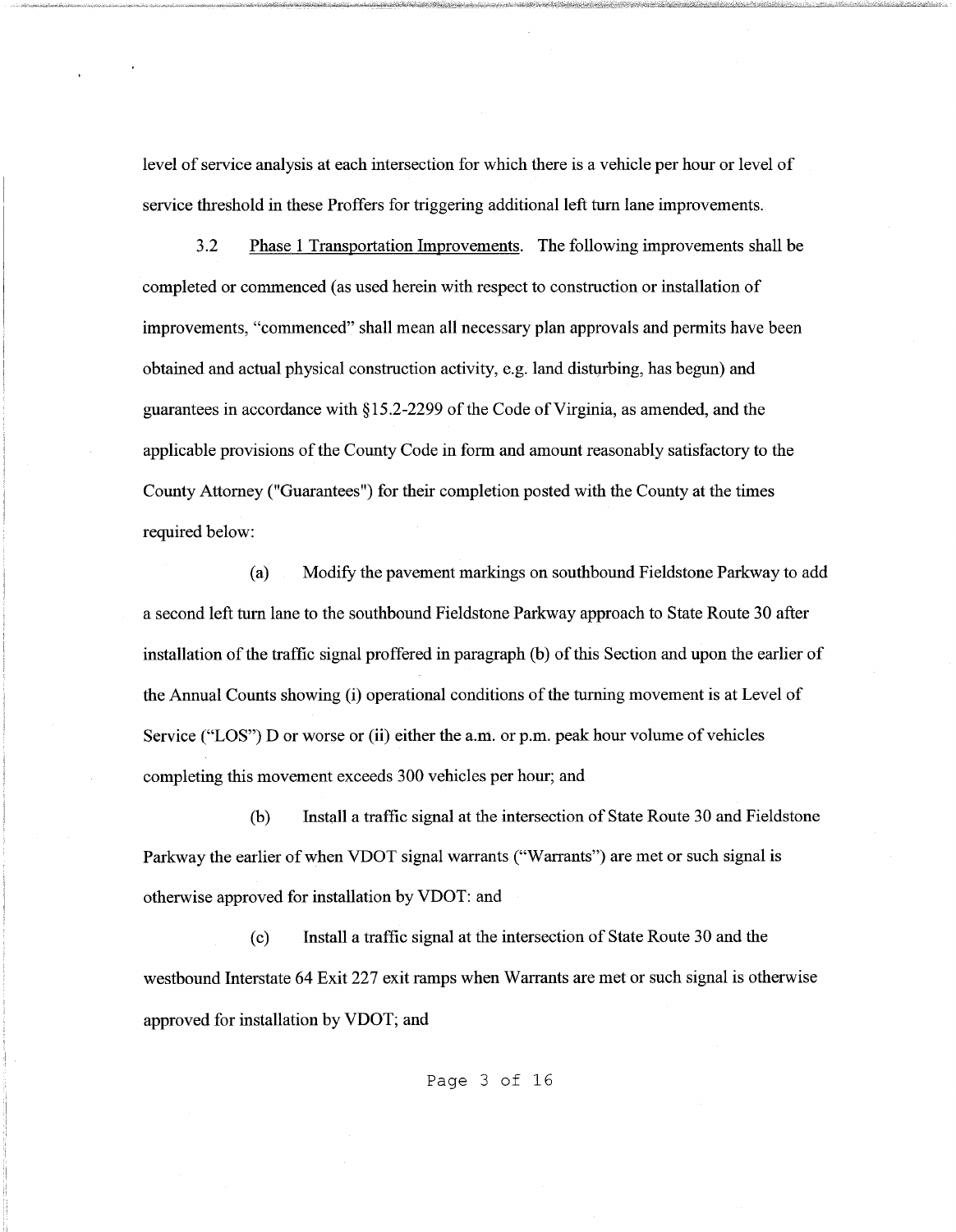( d) Install a second eastbound left tum lane on Route 30 at the intersection with La Grange Parkway after installation of the traffic signal proffered in paragraph (f) of this Section and upon the earlier of the Annual Counts showing (i) operational conditions of the turning movement is at LOS D or worse or (ii) either the a.m. or p.m. peak hour volume of vehicles completing this movement exceeds 300 vehicles per hour: and

( e) Install a second southbound right tum lane on La Grange Parkway at the intersection with Route 30upon the earlier of the Annual Counts showing (i) operational conditions of the turning movement is at LOS D or worse or (ii) either the a.m. or p.m. peak hour volume of vehicles completing this movement exceeds 500 vehicles per hour: and

(f) Install a traffic signal at the intersection of State Route 30 and La Grange Parkway the earlier of when Warrants are met or such signal is otherwise approved for installation by VDOT.

If Owner fails to meet and comply with the requirements set forth in this Section 3.2, the County shall not be obligated to grant final subdivision or site plan approval for any additional development on the Property until such requirements are satisfied.

3.3. Phase 2 Transportation Improvements. The following additional improvements shall be completed or commenced and Guarantees for their completion have been posted with the County at the times required below:

(a) Modify the pavement markings on southbound La Grange Parkway to add a second left turn lane to the southbound La Grange Parkway approach to State Route 30 after installation of the traffic signal proffered in Section 3.2 (f) and upon the earlier of the Annual Counts showing (i) operational conditions of the turning movement is at LOS D or worse or (ii)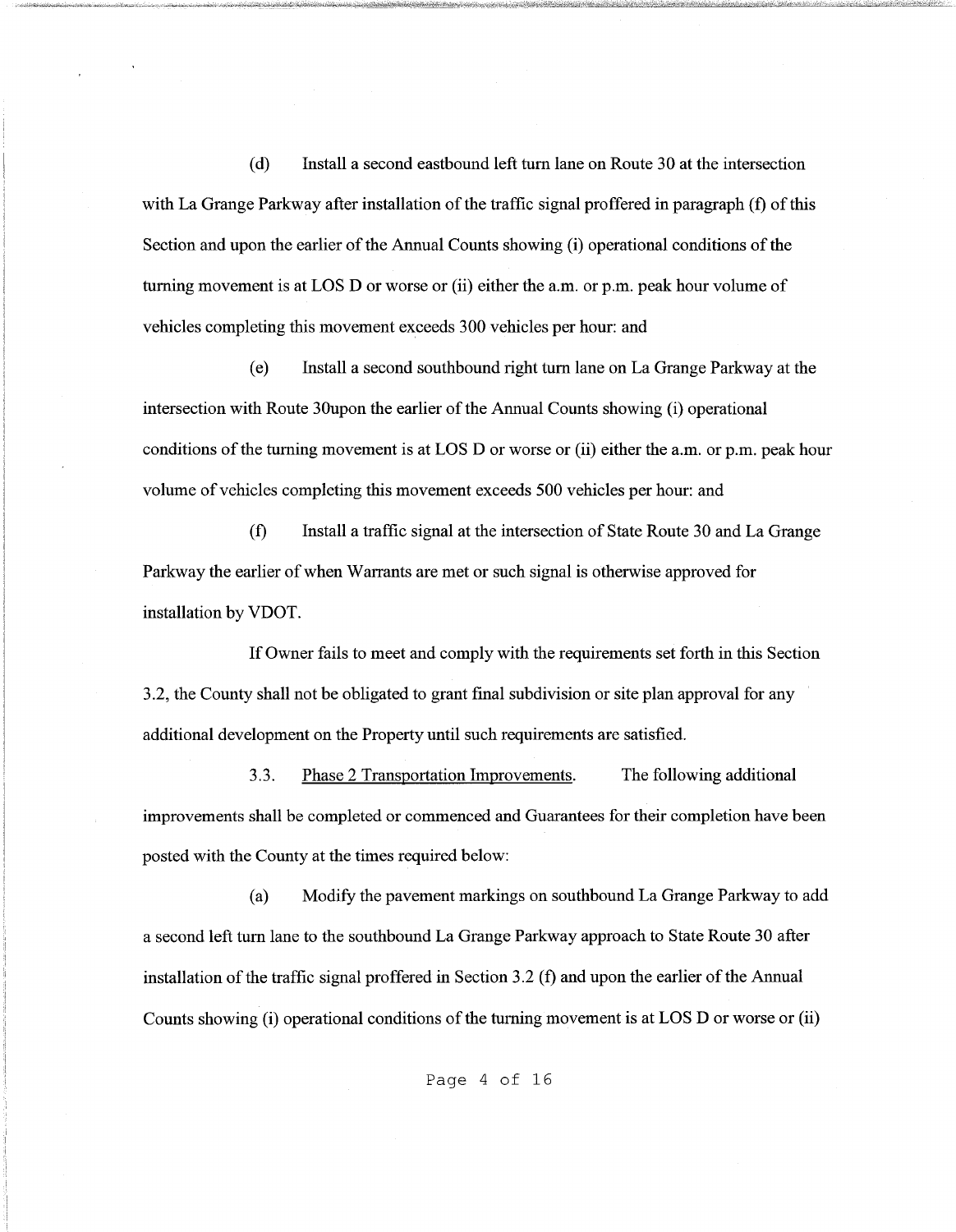either the a.m. or p.m. peak hour volume of vehicles completing this movement exceeds 300 vehicles per hour; and

(b) Add a second left tum lane to the westbound State Route 30 approach to the westbound I-64 on-ramp at Exit 227 and widen the westbound I-64 on-ramp to two lanes after installation of the traffic signal proffered in Section 3.2 (c) and upon the earlier of the Annual Counts showing(i) operational conditions of the turning movement is at LOS D or worse or (ii) either the a.m. or p.m. peak hour volume of vehicles completing this movement exceeds 300 vehicles per hour; and

(c) Add a second southbound left tum lane on the I-64 westbound off-ramp at Route 30 after installation of the traffic signal proffered in Section 3.2 (c) and upon the earlier of the Annual Counts showing (i) operational conditions of the turning movement is at LOS D or worse or (ii) either the a.m. or p.m. peak hour volume of vehicles completing this movement exceeds 300 vehicles per hour.

If Owner fails to meet and comply with the requirements set forth in Sections 3 .2 and 3.3 hereof, the County shall not be obligated to grant final subdivision or site plan approval for any development on the Property located in Phase 2 of the project as depicted on the Phasing Plan until and unless the requirements set forth in Sections 3,2 and 3.3 hereof are satisfied.

3.4. Updated Traffic Study. (a) Owner may have the Traffic Study updated, amended, or supplemented from time to time by an independent traffic consultant and shall submit any such updated, amended, or supplemented Traffic Study to the County and VDOT for approval. The schedule of road and intersection improvements and the phasing thereof set forth above may be amended by the Owner based on such updated, amended, or supplemented Traffic

Page 5 of 16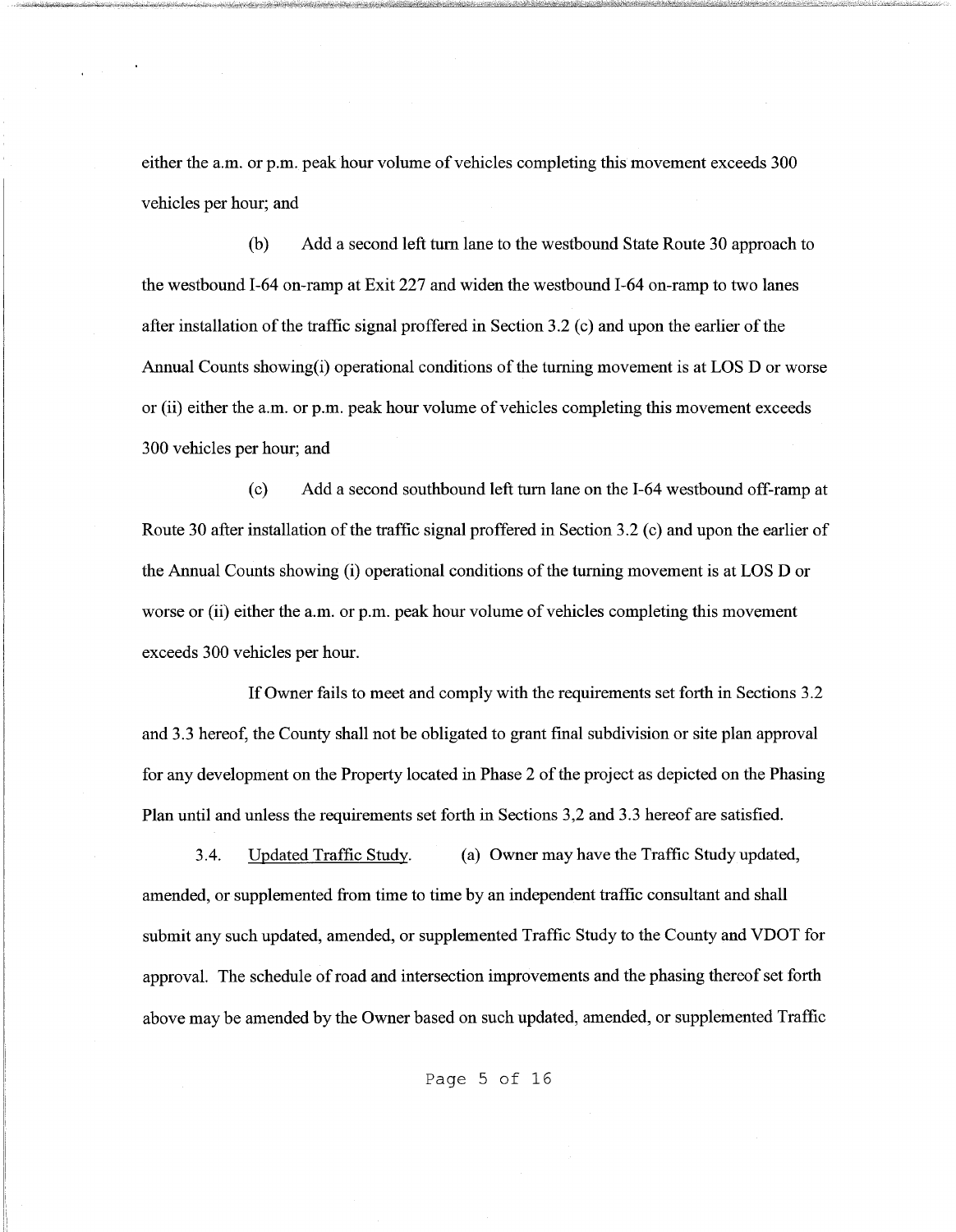Study with the approval of the Board of Supervisors. Owner shall convey, without charge, to VDOT or the County, as appropriate, all right of way owned by it that is necessary for such improvements and, when completed, shall dedicate all such improvements to VDOT or the County, as appropriate.

(b) The County shall not be obligated to grant final subdivision or site plan approval for any additional development on the Property located in Phase 3 or 4 of the project as depicted on the Phasing Plan until the Owner, at its expense, has submitted to VDOT and the Director of Planning for their review and approval an updated traffic study of the Stonehouse development performed by a qualified traffic consultant. The consultant shall submit the proposed methodology for the study to VDOT for approval before initiation of the study; however, the methodology shall include forecasted background traffic volumes (including traffic volumes from approved developments other than Stonehouse) as identified in the current traffic study. The updated study shall set forth a proposed schedule of road and intersection improvements, including the improvements listed in Sections 3.2, 3.3, 3.4 and 3.11 of the Existing Proffers, not otherwise listed above, and any other improvements needed to maintain adequate levels of service, if any, as determined by the updated study and the phasing thereof to serve development of Phase 3 and 4 of the project. Upon approval by VDOT and the Director of Planning of the updated study, schedule of road and intersection improvements and phasing plan, further development of the Property shall be in accordance with the approved, updated improvement schedule and phasing plan.

3.5 Traffic Signal Warrant Analyses. Anything to the contrary herein notwithstanding, Owner shall not be obligated to install or post Guarantees for any traffic signal

Page 6 of 16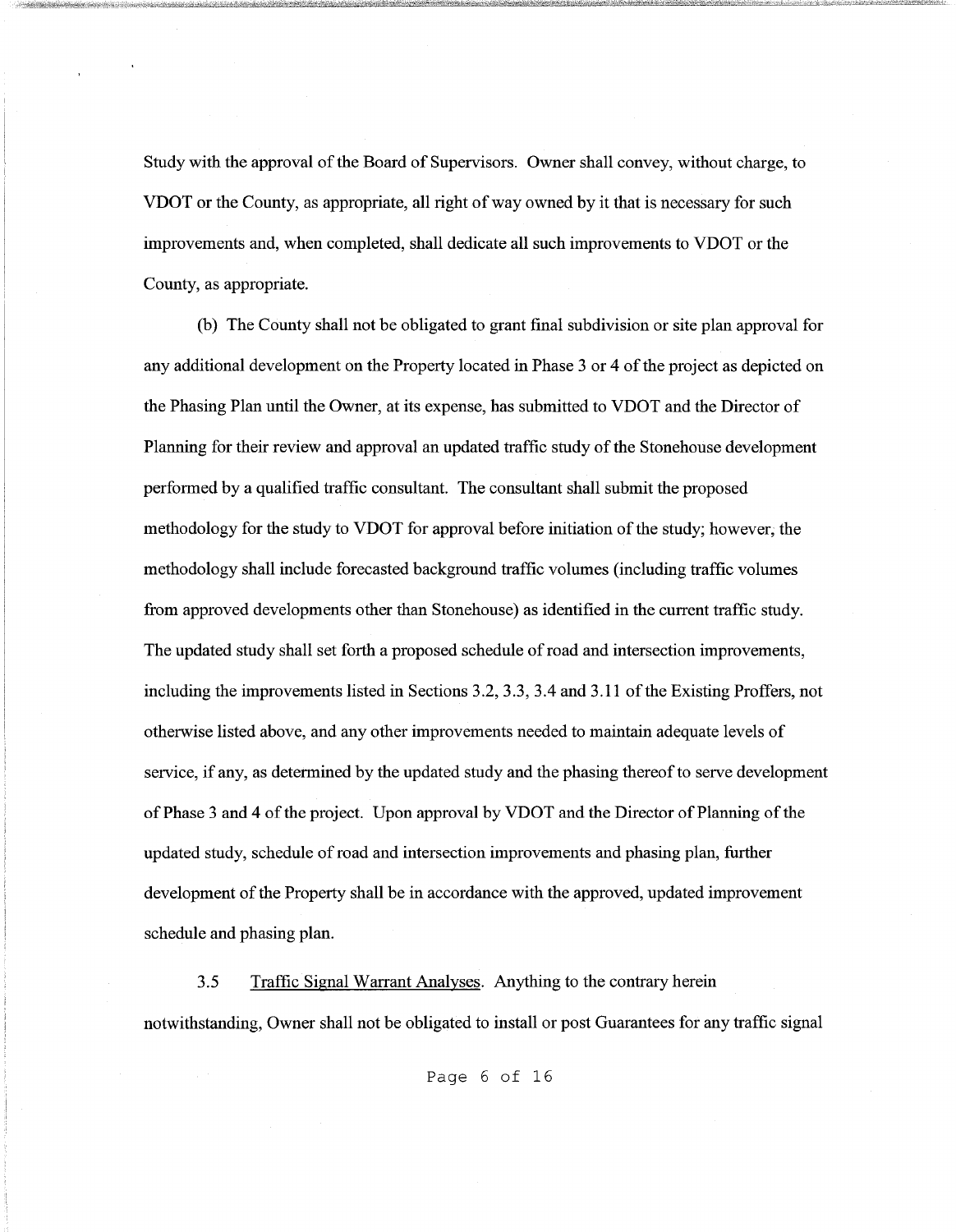until such time as VDOT determines Warrants for that signal have been met. The Annual Counts shall include turning movement counts at the intersections listed in Sections 3.2 and 3.3 for potential signalization. If, based on the Annual Counts, VDOT determines that any intersection at which a traffic signal is proffered is approaching meeting Warrants for installation of the traffic signal, then at the request ofVDOT, Owner shall have a Warrant analysis of that intersection conducted and submitted to the County and VDOT.

3.6 VDOT Standards. All improvements proffered in this Section 3 shall be designed and constructed in accordance with applicable VDOT standards and guidelines. All traffic signals proffered hereby shall be designed and installed to accommodate future proffered traffic improvements. Traffic signal timing equipment will be modified and signal timing plans updated as required by VDOT concurrently with capacity improvements at the intersection in question. All traffic signals proffered hereby shall include signal coordination equipment if required by VDOT.

3. 7 FHW A Approvals. The proffered modifications to Interstate 64 interchanges will require the approval of the Federal Highway Administration ("FHWA"). If FHWA approval of a modification is not granted after submission through and with the approval of VDOT of all appropriate and required interchange modification applications and supporting documentation, Owner shall propose to the County and VDOT substitute improvements and provide VDOT and the County with a traffic study showing the impact of the proposed substitute improvements, commensurate in traffic benefit and costs with the proffered interchange modifications for the review and approval of the County and VDOT. If such substitute improvements are approved by the County and VDOT, the completion or posting of Guarantees for their completion with the

Page 7 of 16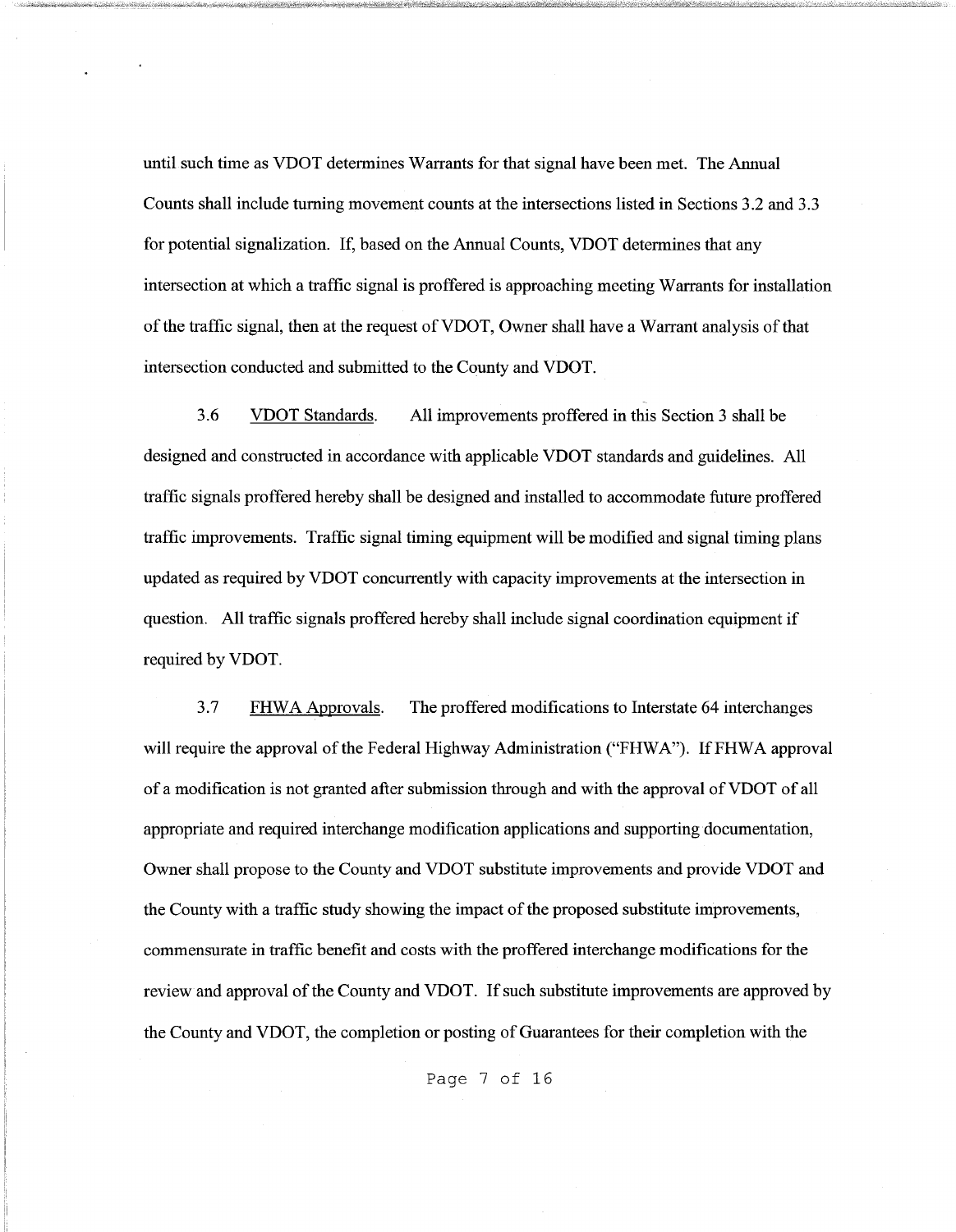County shall satisfy the obligation of Owner with respect to the proffered interchange modification for which FHWA approval was not granted.

3.8 Internal Road and Intersection Improvements. To ensure adequate service at major internal intersections and along roadway segments within the Property, Owner shall install the following improvements at the time of roadway and intersection construction in the area of the specified intersection unless another trigger is specified herein:

(a) Install eastbound right tum lane on the Fieldstone Parkway approach to La Grange Parkway and install a northbound left tum lane on the La Grange Parkway approach to Fieldstone Parkway when warranted by the Annual Counts; and

(b) Install a traffic signal at the LaGrange Parkway/Fieldstone Parkway intersection when Warrants are met or such signal is otherwise approved for installation by VDOT; and

( c) Add a second northbound left tum lane on the La Grange Parkway approach to Fieldstone Parkway and the required receiving lane on Fieldstone Parkway upon the earlier of the Annual Counts showing (i) operational conditions of the turning movement is at LOS D or worse or (ii) either the a.m. or p.m. peak hour volume of vehicles completing this movement exceeds 300 vehicles per hour; and

( d) Install a southbound left tum lane and a northbound right tum lane on the La Grange Parkway approach to Mount Laurel Road and install a westbound right tum lane on Mount Laurel Road when warranted by the Annual Counts; and

( e) Install a traffic signal at the LaGrange Parkway/Mount Laurel Road intersection when Warrants are met or such signal is otherwise approved for installation by VDOT; and

(f) Add a second westbound left tum lane to the Mount Laurel Road approach to La

Page 8 of 16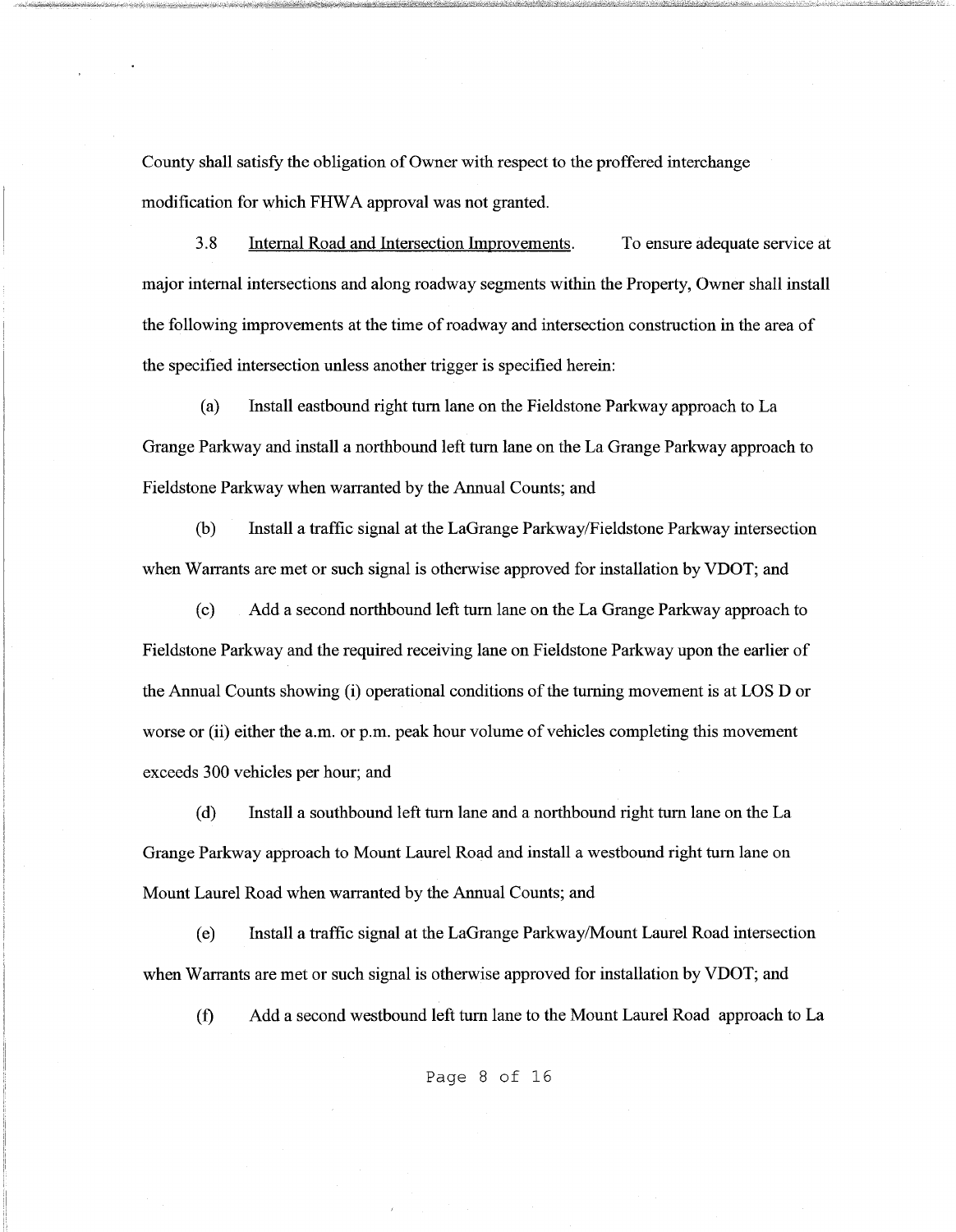Grange Parkway upon the earlier of the Annual Counts showing (i) operational conditions of the turning movement is at LOS D or worse or (ii) either the a.m. or p.m. peak hour volume of vehicles completing this movement exceeds 300 vehicles per hour. Concurrent with the installation of the second left tum lane on westbound Mount Laurel Road, La Grange Parkway will be widened by the addition of an additional southbound lane from Mount Laurel Road south to the existing 4-lane section.

(g) The Owner shall construct the improvements to Six Mount Zion Road to bring it into conformance with VDOT standards from the existing tie in at Amenity H to the Property boundary in the following phases.

(i) Phase 1 Six Mount Zion Road. Owner shall design and submit construction plans for the improvements to Six Mount Zion Road, from the existing Six Mount Zion Road to a point past the entrance to the school site depicted on the Preliminary Master Plan for Tracts 2 and 3 dated 9/08/2010, copy attached hereto, when the County issues its request for conveyance of the school site pursuant to Condition 5. Following conveyance of the school site to the County and issuance of site plan approval for the new school, and within 30 days of issuance of site plan approval for the road improvements, construction will begin and will thereafter be diligently pursued to completion.

(ii) Phase 2 Six Mount Zion Road. The improvements to Six Mount Zion Road from the entrance to the school site (referenced above) to the intersection with Ware Creek Road will be completed prior to the County being obligated to issue more than 200 building permits for buildings in Tract 2 or a combination of Tracts 2 and 3.

Page 9 of 16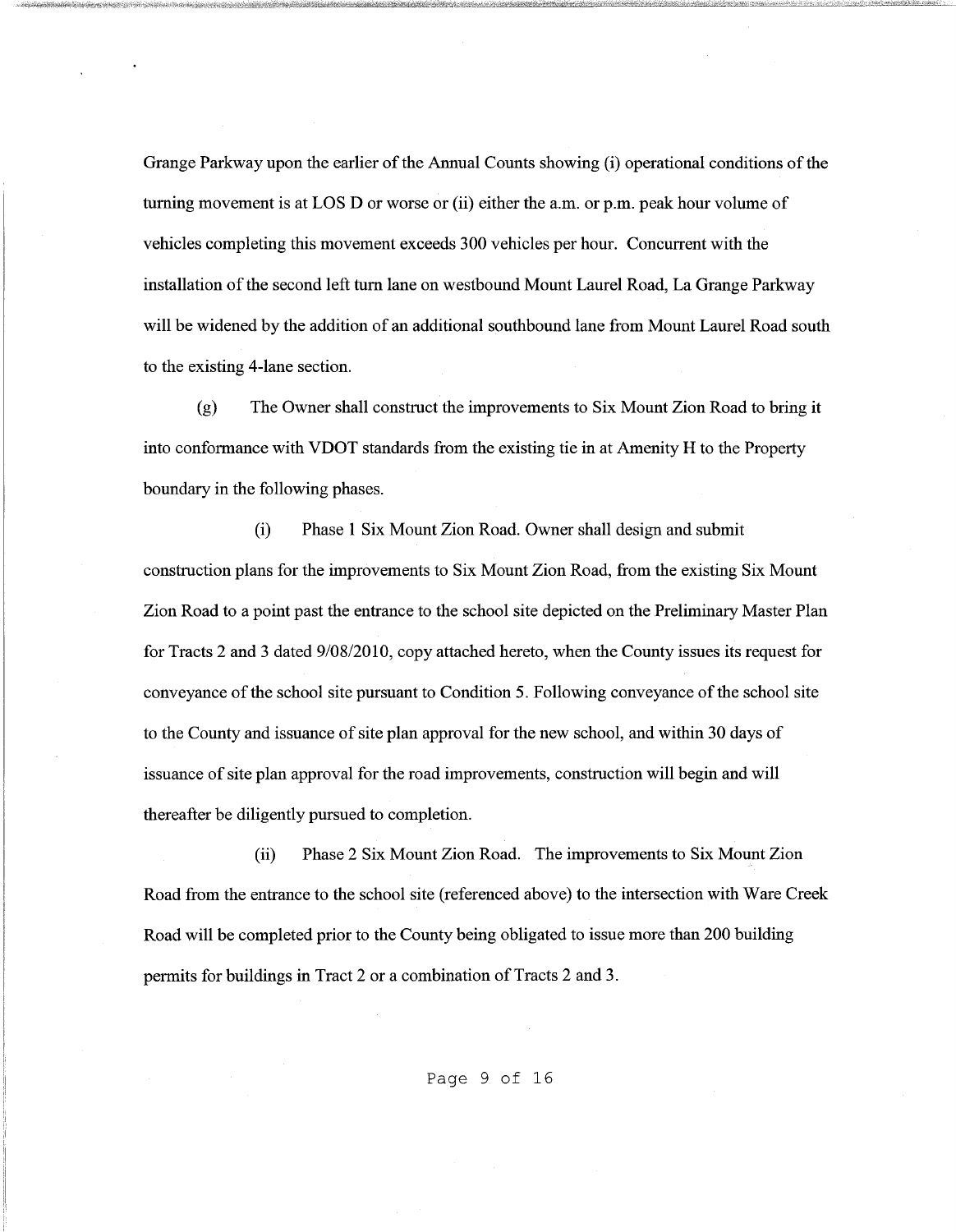(iii) Phase 3 Six Mount Zion Road. The improvements to Six Mount Zion Road from the intersection with Ware Creek Road to the entrance to Parcel G generally depicted on the Preliminary Master Plan from Tracts 2 and 3 dated 9/08/2010 will be completed prior to the County being obligated to issue more than 400 building permits for buildings in Tracts 2 and 3.

(h) With the prior approval of VDOT, at such time as any of the proffered improvements to the Fieldstone Parkway/La Grange Parkway intersection are triggered, Owner may install a single lane roundabout meeting VDOT requirements in lieu of the improvements to the Fieldstone Parkway/La Grange Parkway intersection proffered above in this Section.

3.9 Bicycle Accommodation Improvements. The improvements made by Owner to Route 30 and the Route 607/Route 30 intersection shall include shoulder bike lanes, provided such bike lanes can be installed within the existing right of way. All improvements to Route 600 within the Property shall include a shoulder bike lane except, with the approval of the Director of Planning, no bike lane shall be required where Route 600 passes under Interstate 64 if such a bike lane is not feasible due to pavement width restrictions under the bridge.

3.10 External Road Connections. There shall be no road connection directly from the Property onto Croaker Road. Within one year from the date of approval of the requested proffer amendment by the Board of Supervisors, Owner shall petition VDOT to permit the disconnection of Ware Creek Road immediately west of its intersection with Mount Laurel Road from the portion of Ware Creek Road that extends through the Property and, if VDOT approval is obtained, the applicant shall physically disconnect the road within 24 months of receipt of VDOT approval to prevent traffic from the Property from using Ware Creek Road to access

Page 10 of 16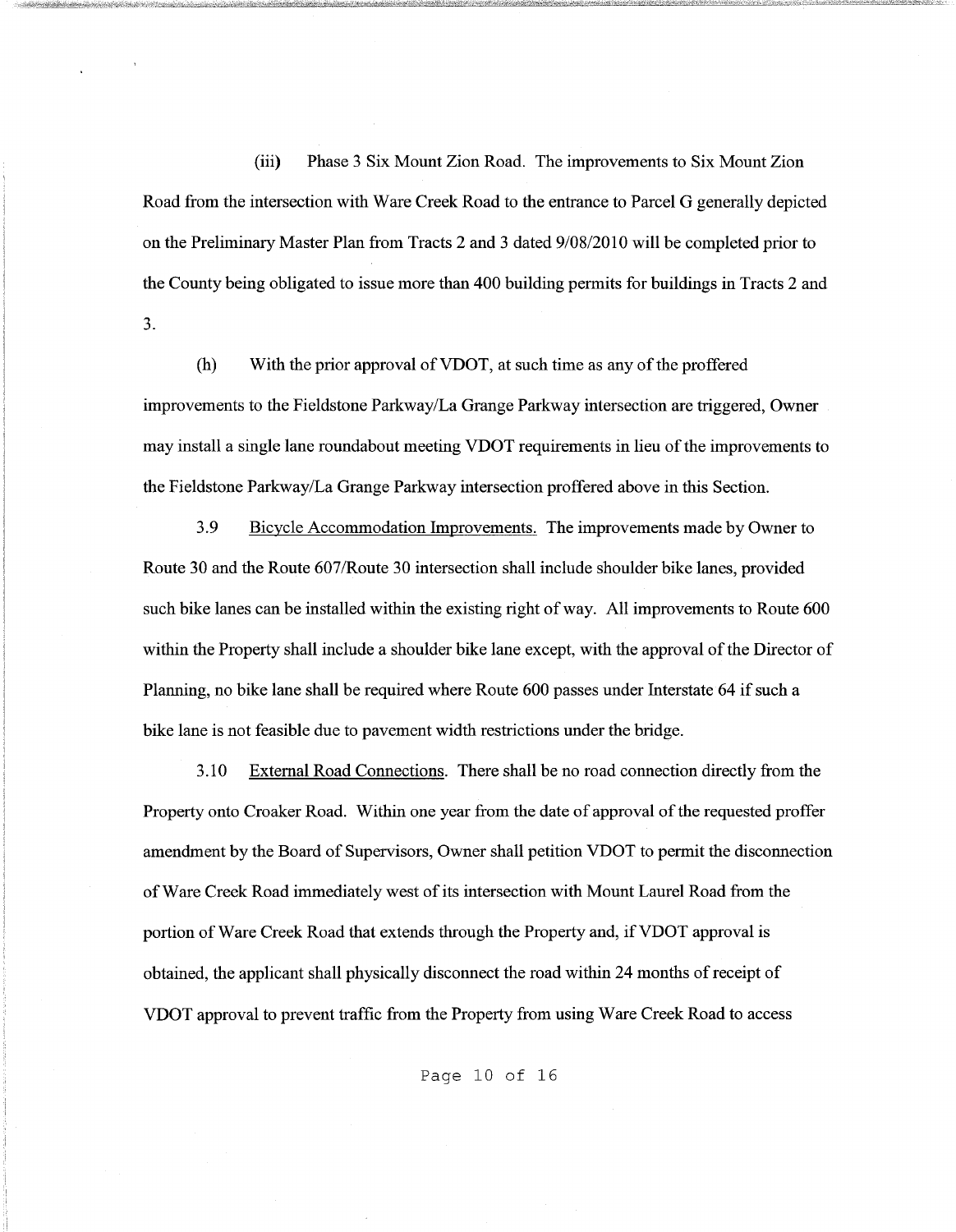Croaker Road. IfVDOT does not allow this disconnection, Owner shall not improve a segment of Ware Creek Road between its intersection with Bridge Road and the eastern boundary of the Property and shall not improve Ware Creek Road west of its intersection with Mount Laurel Road to the first subdivision road in the Property and through the use of signage and other measures as approved by VDOT shall attempt to de-emphasize Ware Creek Road as a means of ingress and egress to and from the Property.

**4. Economic Development.** (a) As and when segments of the roads shown on the Master Plan within or adjacent to areas designated E, F, G or H on the Master Plan are constructed, water and sewer lines shall be installed adjacent to or within the road right-of-way or otherwise extended to such areas with capacity to serve the areas described above. The owner shall construct the improvements to Mt. Laurel Road in general conformance with the preliminary plans submitted by WSP Sells on 1122/09, with the actual development plans for the improvements to meet then-current standards and to be approved by the County and VDOT in the following phases.

(i) Phase 1 Mt. Laurel Road. From the point of intersection of Mt. Laurel Road and Six Mount Zion Road to station 23+00.0wner shall design and submit construction plans for the Mt. Laurel Road improvements when the County notifies the Owner that the first site plan for commercial development in Tract 1 lA has been submitted. Construction of the improvements will begin within 30 days of when the final construction plans for the road improvements have been approved following site plan approval and commencement of construction of any commercial development in Tract **1** lA and such construction shall be diligently pursued to completion.

Page 11 of 16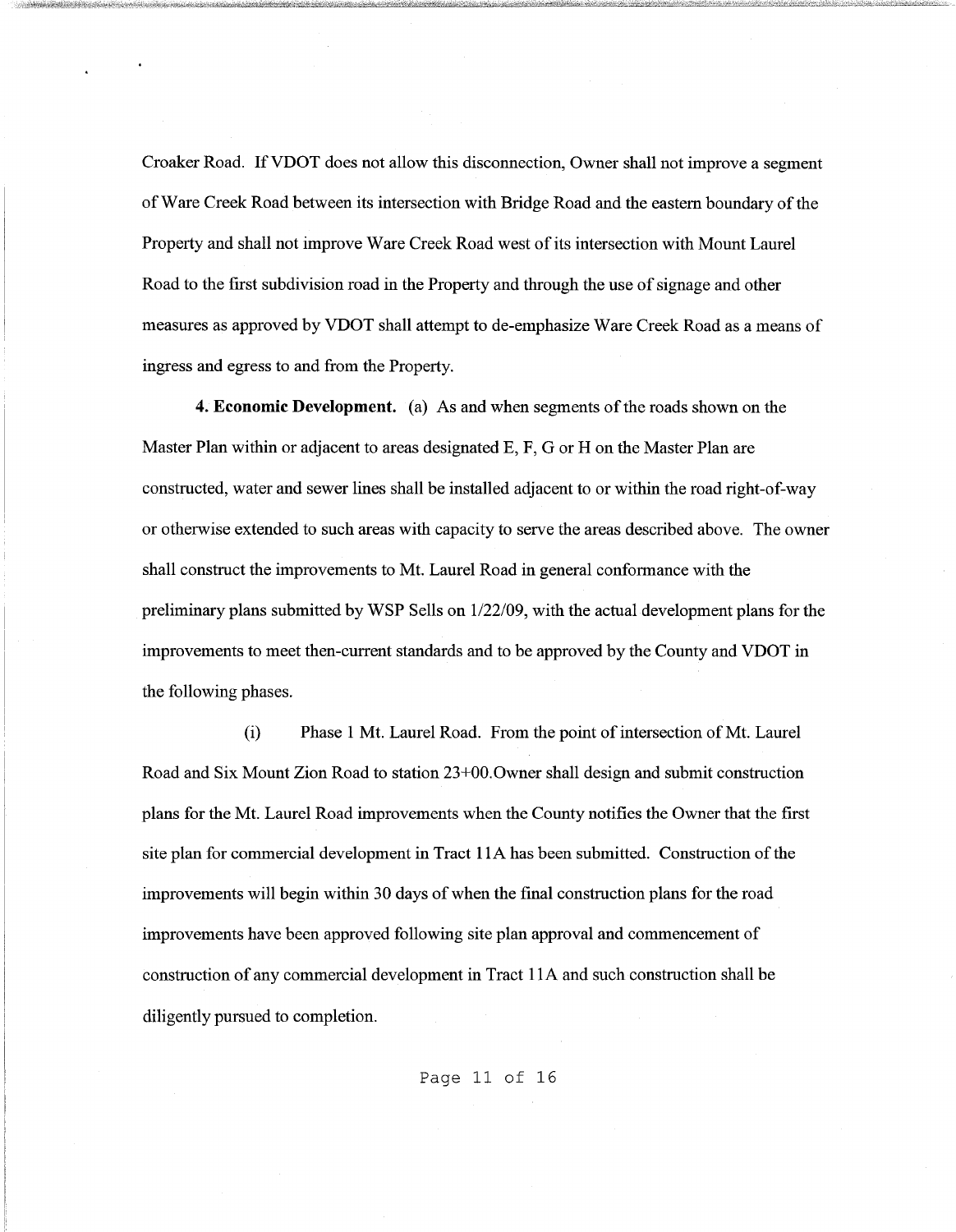(ii) Phase 2 Mt. Laurel Road. From the point depicted by station 23+00 to station 47+00. Construction will begin within 30 days of site plan approval and commencement of construction of any commercial development in Tract 1 lB and such construction shall be diligently pursued to completion.

(iii) Phase 3 Mt. Laurel Road. From the point depicted by station 47+00 to the intersection and tie in to the yet to be named Parkway. This phase of construction will be tied directly to the construction of the Parkway in phases 3 and 4 of the transportation improvements. The timing of such improvements will be determined by the updated traffic study referred to in Condition 3.4 above.

(b) Owner, upon request, shall provide the County's Office of Economic Development ("OED"), any state or regional economic development agency, and/or any prospective user identified by the OED or such state or regional agency with a marketing information package for the areas of the Property designated E, F, G or Hon the Master Plan. The marketing information shall contain relevant information about the property such as size and configuration of available sites, surveys, topographic information, utility availability and capacity, road access, stormwater management plans and similar information.

(c) In Tracts lOB and llA there shall be no more than 70,000 square feet ofretail development and no single retail use shall exceed 7,500 square feet. If and when mixed use buildings are permitted by applicable zoning ordinances, no more than 10% of the floor area of any mixed use building in Tracts lOB and 1 lA shall be devoted to retail use.

2. Except as hereby amended the Existing Proffers remain unchanged and in full force and effect.

Page 12 of 16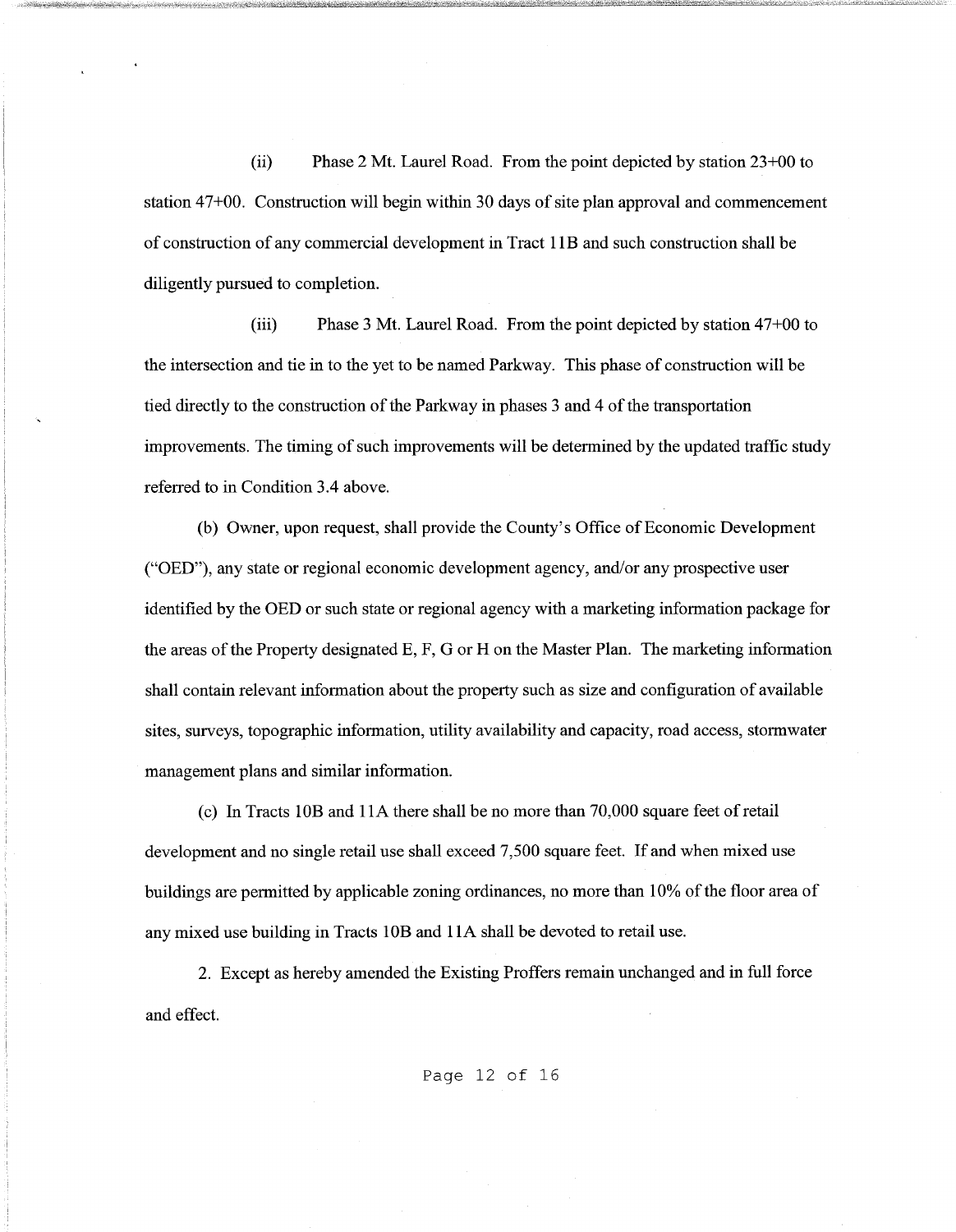Witness the following signatures.

By: By: 10 STATE OF *Connecticut* CITY/COUNTY OF  $\frac{fairfluid}{\sqrt{c}}$ , to-wit: *-t"-* The foregoing instrument was acknowledged before me this  $\frac{d}{dx}$  day of Hpri<sup>1</sup> , 2015 by *Barry P. Marcus*, Senior Vice Prosident of GS STONEHOUSE GREEN LAND SUB LLC, a Delaware limited liability company, on behalf of the company. Andrine Fac Katherin Face Puult

GS STONEHOUSE GREEN LAND SUB LLC

My commission expires: \_\_\_\_\_\_\_\_ \_ Registration No.: -------

KATHERINE GRACE PHILBIN Notary Public My Commission Expires Dec. 31, 2019

Page 13 of 16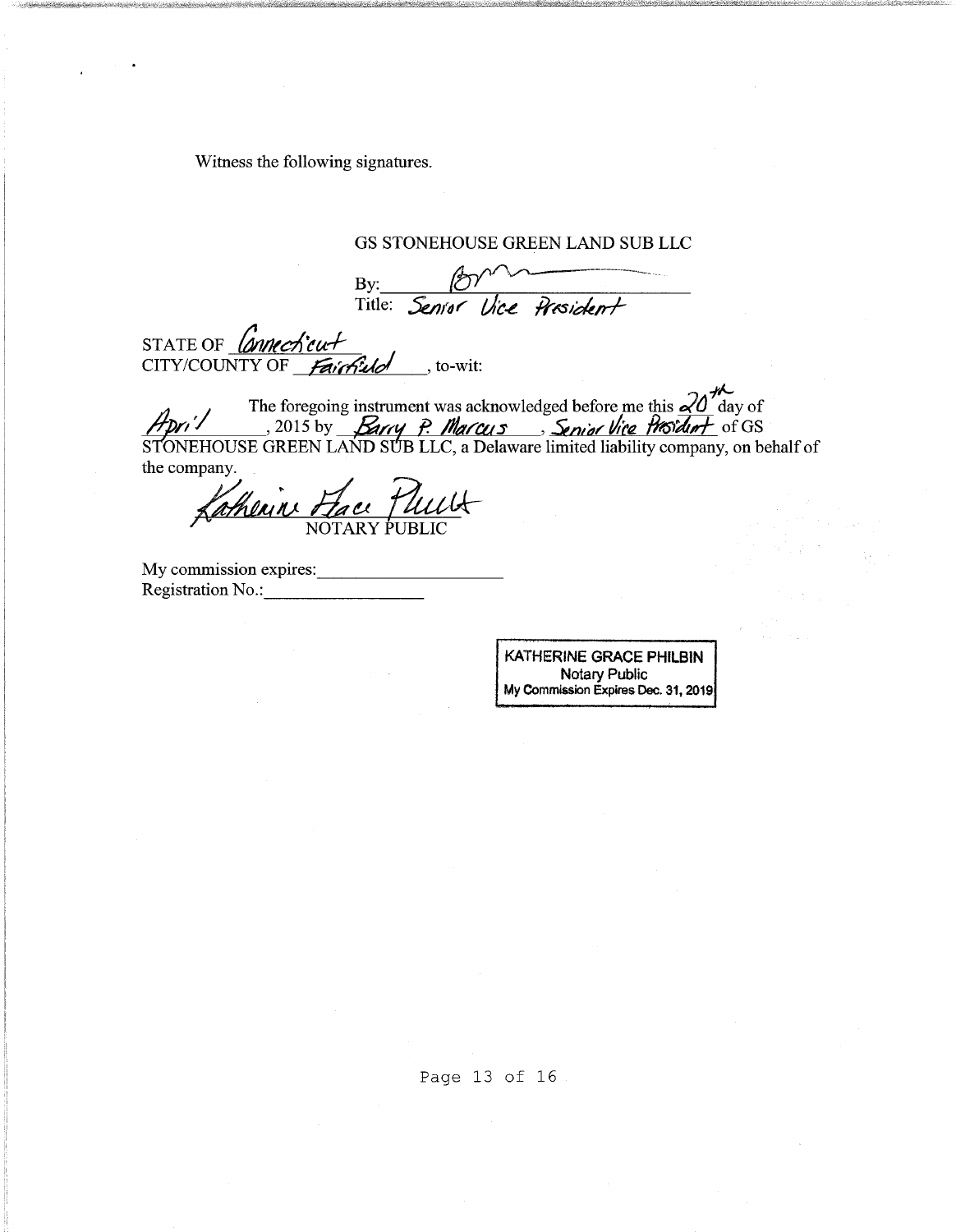GS STONEHOUSE GREEN LAND SUB 2 LLC By: \_\_\_\_ +-'{bfl~\_Vl\_~ \_\_ -\_-\_---\_--\_··-·\_-\_---\_ .. - Title: Senior Vice President STATE OF Connecticut CITY/COUNTY OF  $\mathcal{F}_{\mathcal{A}}$   $\mathcal{F}_{\mathcal{A}}$   $\mathcal{F}_{\mathcal{A}}$   $\mathcal{F}_{\mathcal{A}}$   $\mathcal{F}_{\mathcal{A}}$  , to-wit: The foregoing instrument was acknowledged before me this 20<sup>1</sup> day of<br>2015 by *Barry P. Marcus*, Senior Vice President of GS STONEHOUSE GREEN LAND SUB 2 LLC, a Delaware limited liability company, on behalf of the company. ~NOTARY PUBLIC My commission expires: \_\_\_\_\_\_\_\_ \_ Registration No.: -------

KATHERINE GRACE PHILBIN Notary Public My Commission Expires Dec. 31, 2019

Page 14 of 16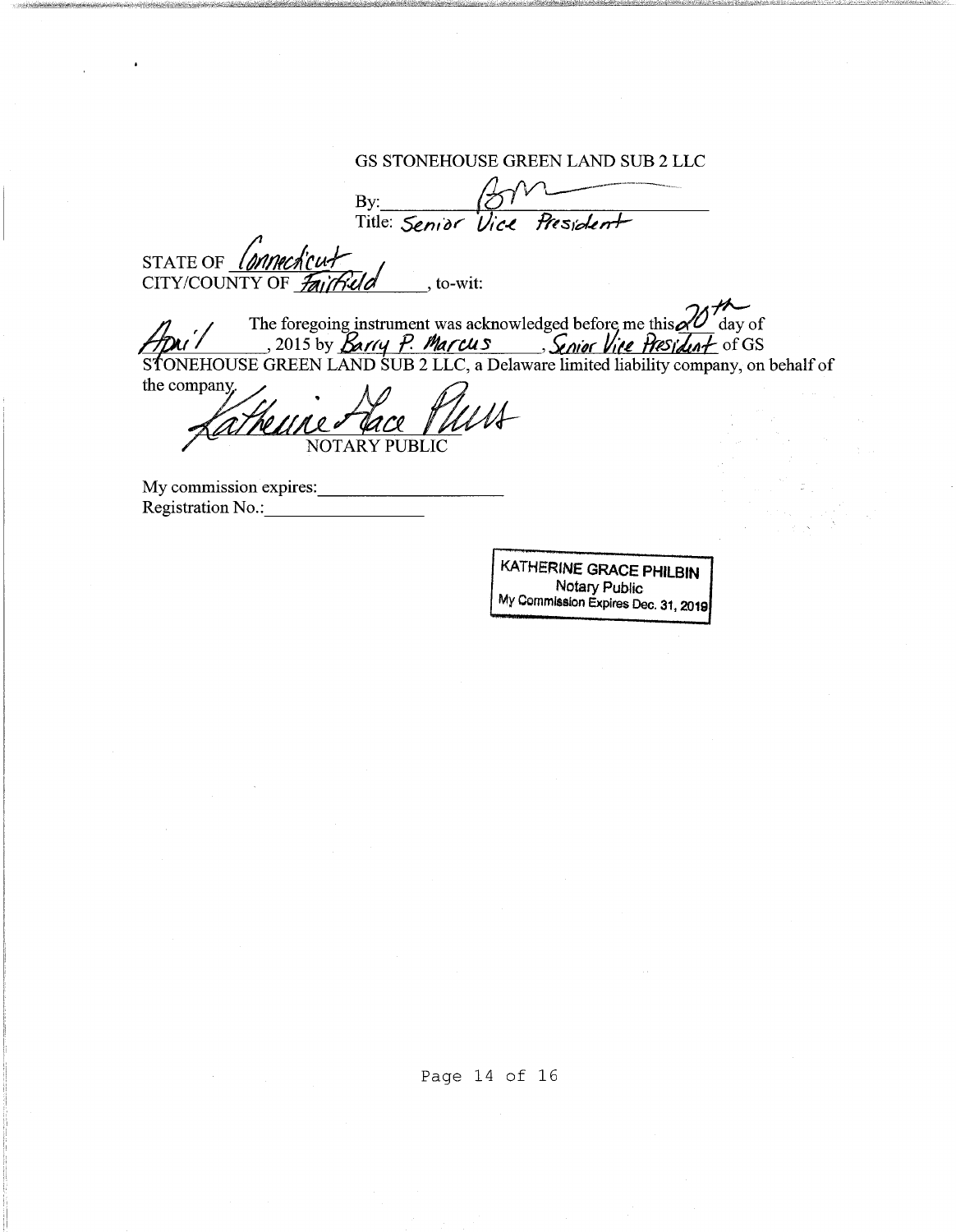# GS STONEHOUSE GREEN LAND SUB 3 LLC

*\_\_ .:;* 

 $By:$  form Title: *Senier Vice Prosident* STATE OF Connecticut The foregoing instrument was acknowledged before me this 10 day of<br> *y/ /* , 2015 by *Barry P. MarcuS*, *Smor Vice Rodun* for GS STONEHOUSE GREEN LAND SUB 3LLC, a Delaware limited liability company, on behalf of<br>the company.<br>*Ka huune 7 da ce 1 Juul*t

My commission expires: Registration No.:

J

KATHERINE GRACE PHILBIN Notary Public My Commission Expires Dec. 31, 2019

Page 15 of 16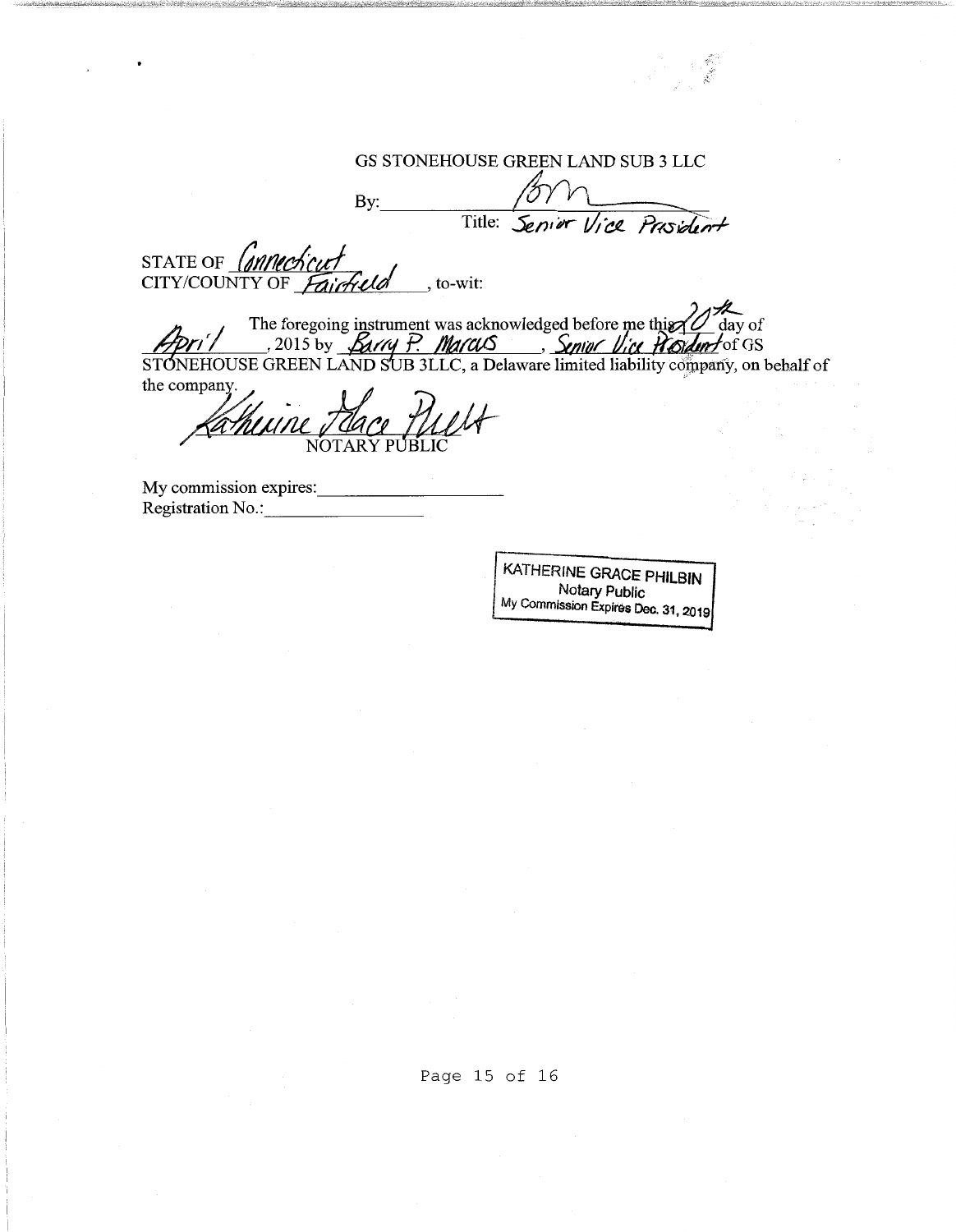Tax Parcel Numbers

|                                                         |                  | VIRGINIA: CITY OF WILLIAMSBURG & COUNTY OF JAMES CITY |
|---------------------------------------------------------|------------------|-------------------------------------------------------|
| This document was admitted to record on $5 - 15 - 3015$ |                  |                                                       |
|                                                         |                  | 5.3 AM/PM. The taxes imposed by Virginia Code         |
| Section 58.1-801, 58.1-802 & 58.1-814 have been paid.   |                  |                                                       |
| <b>STATE TAX</b>                                        | <b>LOCAL TAX</b> | <b>ADDITIONAL TAX</b>                                 |
|                                                         |                  |                                                       |
| TESTE: BETSY B. WOOLRIDGE, CLERK                        |                  |                                                       |
|                                                         |                  |                                                       |
|                                                         |                  | <b>Clerk</b>                                          |
|                                                         |                  |                                                       |
|                                                         |                  |                                                       |

Page 16 of 16